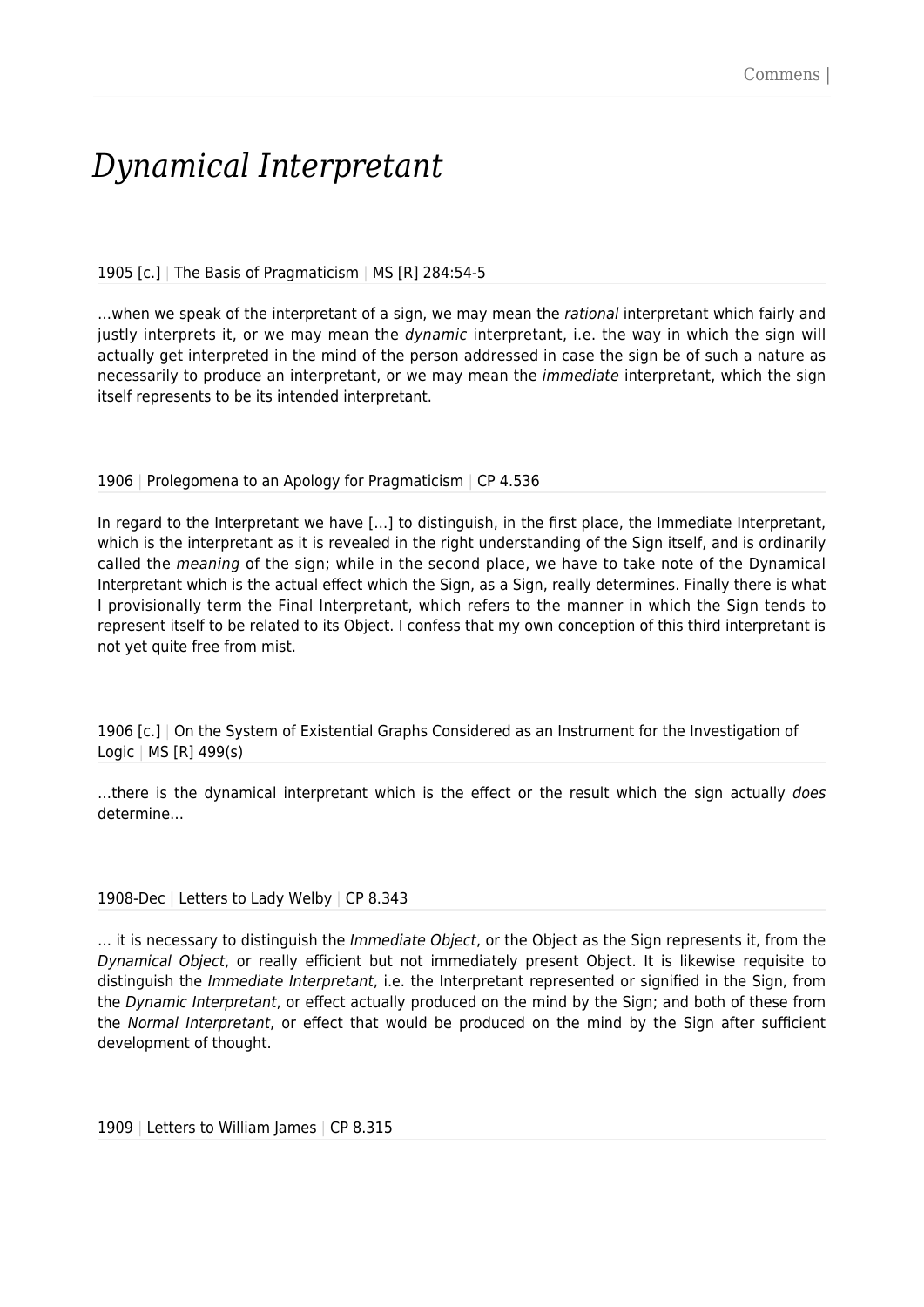The Dynamical Interpretant is whatever interpretation any mind actually makes of a sign. This Interpretant derives its character from the Dyadic category, the category of Action. This has two aspects, the Active and the Passive, which are not merely opposite aspects but make relative contrasts between different influences of this Category as More Active and More Passive. In psychology this category marks Molition in its active aspect of a force and its passive aspect as a resistance. When an imagination, a day-dream fires a young man's ambition or any other active passion, that is a more Active variety of his Dynamical Interpretation of the dream. When a novelty excites his surprise, - and the scepticism that goes along with surprise, - this is a more Passive variety of Dynamical Interpretant. I am not speaking of the feelings of passion or of surprise as qualities. For those qualities are no part of the dynamic Interpretant. But the agitations of passion and of surprise are the actual dynamic Interpretants. So surprise again has its Active and its Passive variety; - the former when what one perceives positively conflicts with expectation, the latter when having no positive expectation but only the absence of any suspicion of anything out of the common something quite unexpected occurs, such as a total eclipse of the sun which one had not anticipated. Any surprise involves a resistance to accepting the fact. One rubs one's eyes, as Shaler used to do, determined not to admit the observation until it is plain one will be compelled to do so. Thus every actual interpretation is dyadic … [As] pragmaticism says … (one part of pragmaticism, for Pragmaticism is not exclusively an opinion about the Dynamic Interpretant), … it says, for one thing, that the meaning of any sign for anybody consists in the way he reacts to the sign. When the captain of infantry gives the word "Ground arms!" the dynamic Interpretant is in the thump of the muskets on the ground, or rather it is the Act of their Minds. In its Active/Passive forms, the Dynamical Interpretant indefinitely approaches the character of the Final/Immediate Interpretant; and yet the distinction is absolute.

### 1909 | Letters to William James | CP 8.314

…suppose I awake in the morning before my wife, and that afterwards she wakes up and inquires, "What sort of a day is it?" This is a sign, whose Object, as expressed, is the weather at that time, but whose Dynamical Object is the impression which I have presumably derived from peeping between the window-curtains. Whose Interpretant, as expressed, is the quality of the weather, but whose Dynamical Interpretant, is my answering her question. But beyond that, there is a third Interpretant. The Immediate Interpretant is what the Question expresses, all that it immediately expresses, which I have imperfectly restated above. The Dynamical Interpretant is the actual effect that it has upon me, its interpreter. But the Significance of it, the Ultimate, or Final, Interpretant is her purpose in asking it, what effect its answer will have as to her plans for the ensuing day. I reply, let us suppose: "It is a stormy day." Here is another sign. Its *Immediate Object* is the notion of the present weather so far as this is common to her mind and mine - not the *character* of it, but the *identity* of it. The Dynamical Object is the *identity* of the actual or Real meteorological conditions at the moment. The Immediate Interpretant is the schema in her imagination, i.e. the vague Image or what there is in common to the different Images of a stormy day. The *Dynamical Interpretant* is the disappointment or whatever actual effect it at once has upon her. The Final Interpretant is the sum of the Lessons of the reply, Moral, Scientific, etc. Now it is easy to see that my attempt to draw this three-way, "trivialis" distinction, relates to a real and important three-way distinction, and yet that it is quite hazy and needs a vast deal of study before it is rendered perfect.